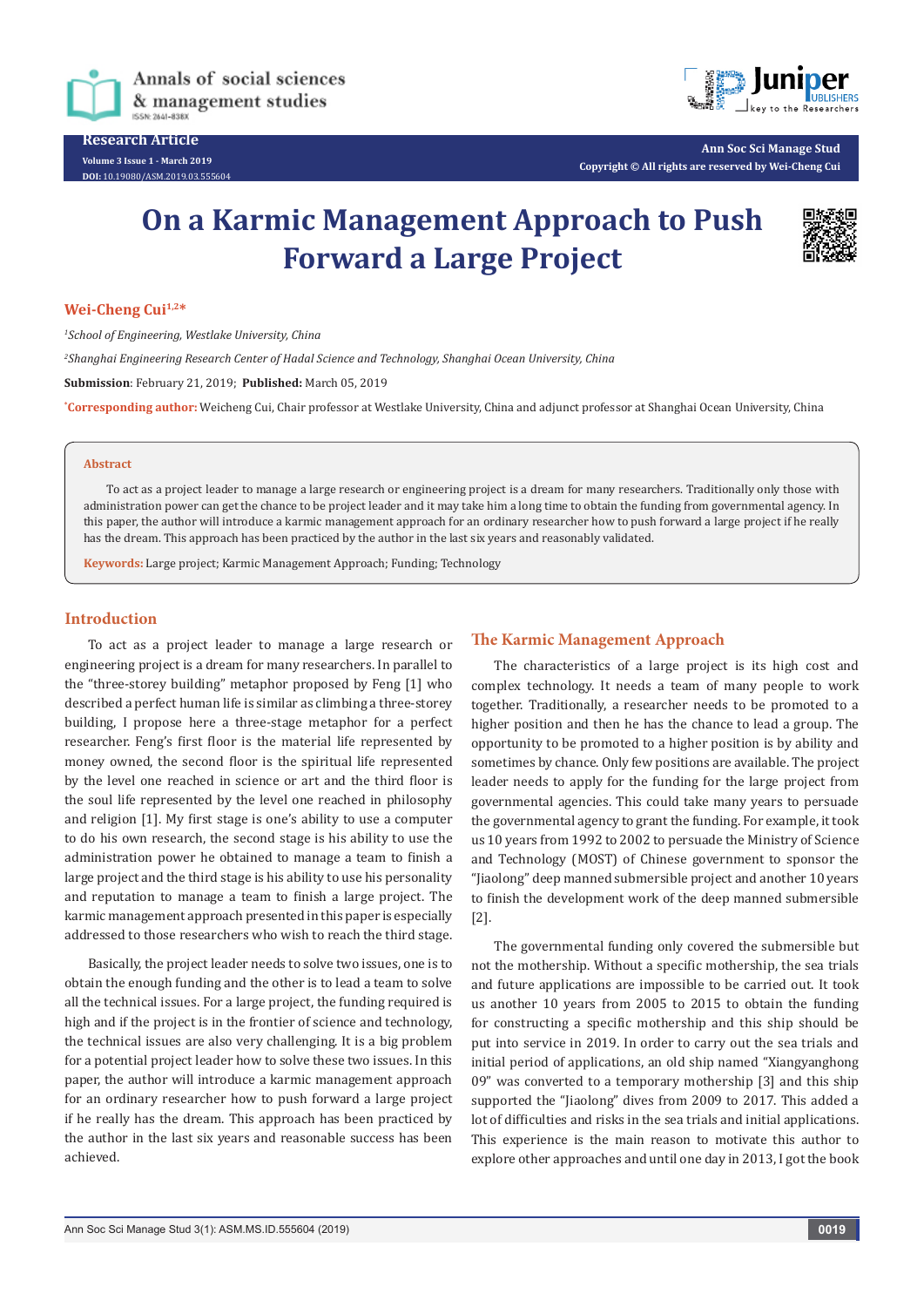"Karmic Management" [4], I thought I have found the method and decided to put it into practice. That is the main reason why I call my approach the karmic management approach.

If a researcher has a good idea, he needs the money and his team to start his project immediately, otherwise, this problem may be solved by others first. The conventional approach hardly considers this time factor. In many cases, when the researcher starts his project after the funding received, the idea is already out of date. So, the first step of this karmic management approach is to start your project immediately when you think it is worth doing. The first thing you need to do is to consider how much resources you have and then you contribute all of them out. The more the better. This is the key for the success of this karmic management approach. This is equivalent to the venture capital fund if someone needs to start a company or it is a bait if you go on fishing. This shows your determination and confidence to your project and it is very important for the future support you receive from the society. If you cannot persuade your family members to support you, it means that this new approach is not suitable for you and you can still use the traditional approach.

The second step is to figure out the project target and estimate how much money and personnel to be needed for completing it. This can be done with a system thinking described in the General Systems Theory (GST) [5]. It is important to have a clear definition of your project target and scope, then you can make an estimation

how many people and how much money you need to complete the project within you planned period.

The third step is to cut the funding cake into small pieces and figure out which piece suits which potential funding resource. You can seek support from your organization, your local government and your central government. For some pieces, it may be hard to be applied from the governmental resources, then you can seek the support from private sectors. One is the investment and the other is the donation. In order to get the donation from society, your own donation is an important indicator. For the investment, what you need is a cooperation partner since you are not interested in other things except to finish your project as soon as possible. If you oversee the company yourself, very soon you may move away from the original project since other investors' interest is of a higher priority than your original project. What they concern is how much money you make for them rather than whether your dream has realized. You must be aware of the fact.

The fourth step is to turn your dream into his dream by applying the Karmic Management theory [4]. Basically, the Karmic Management theory states that you will achieve success hundred percent if you strictly follow the eight-step method described in that reference. This method is also a summary of three authors' own experience. Please refer to the book for the detailed theory. From my understanding, the essence is to adapt yourself from a small Self to a big Self shown in (Figure 1) [4].



According to this theory, you act as a mother of four children, one is your colleagues (or co-workers), one is your suppliers, one is your customers, and the last is the whole world. For you to successfully complete your project, you need to make them success. The essence of this approach is to use the power of love to solve all the problems occurred in the cooperation process. Since you have made it very clear that the completion of this project will be more beneficial to your four children, so they will be more care about the project success than you. This could mostly attract the support from the four children. As a project leader, you should never complain anybody or anything since complain does not solve any problem. Second, you should never have the idea to fire

someone in your group. If you find one of your colleagues could not finish his duties in time, one simple method is to reduce his working load and move it to others in the team or recruiting another person. You can reduce his salary since his task is reduced based on the principle of justice and equity. If he thinks the salary is too low in your team and he wants to resign, then you can let him go. This has a much better effect on other colleagues than you fire one colleague.

The fifth step is to progress your project like rolling a snowball. The key sticking force is your personality (karmic force). You start your project with the support from family members and then you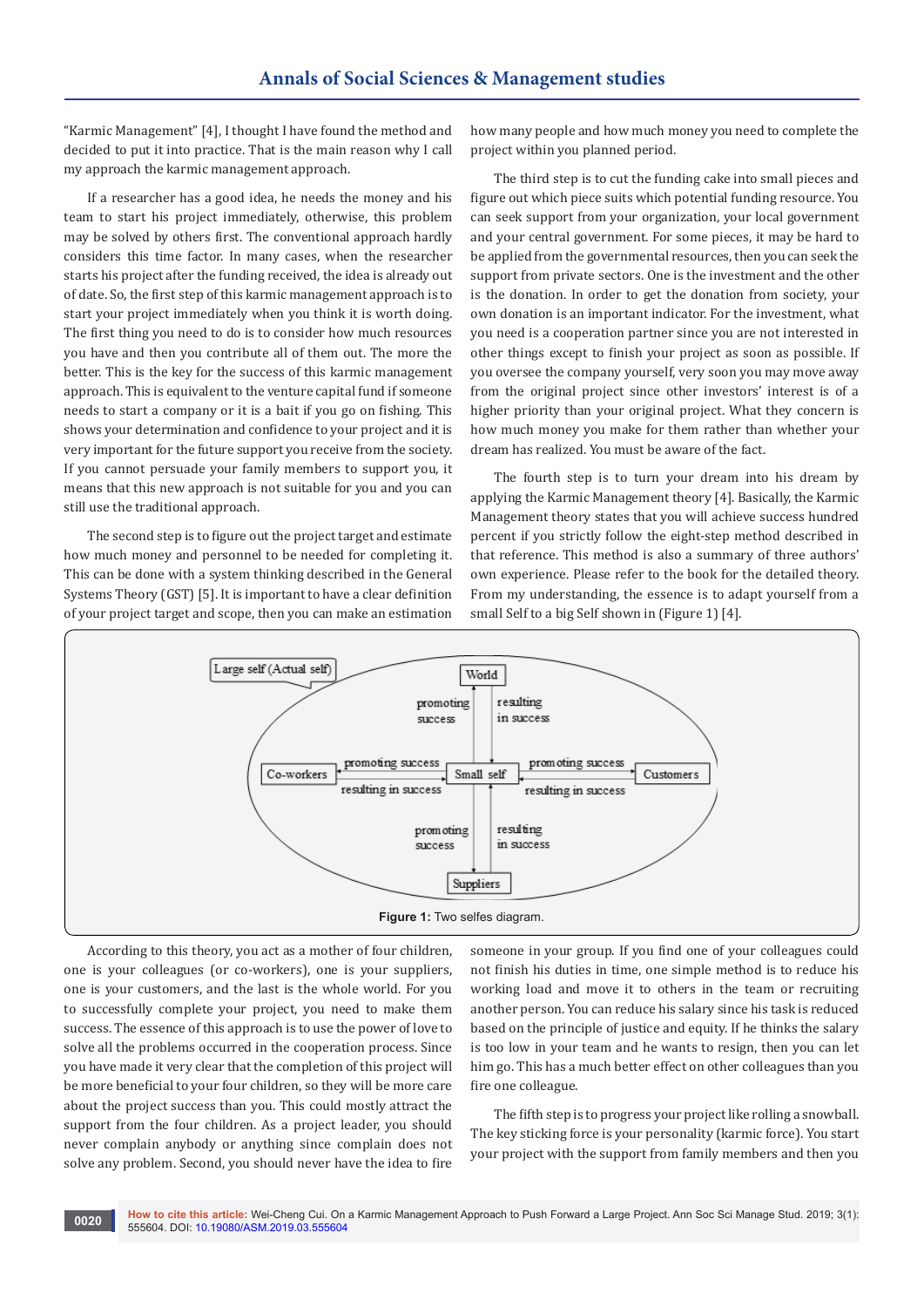may get supports from friends and then enlarge to friend's friends. Using this approach, basically you can obtain whatever resources you need. So, the key point in this step is your confidence on success. You should believe that this project will succeed if you do not give it up. It only depends on you, the project leader, and not on others. Your confidence and persistence are the main sticking force to make the snowball larger and larger.

The six step is thanksgiving. You need to appreciate any help you received from others such as colleagues, customers, suppliers and the world. Thanksgiving has great karmic force and it is also a key for the success of this approach. You must do all the time when you meet the people or speak to the public. In order to improve the reliability that you fulfil your project within the planned time period, you may apply the redundancy principle in both the funding and technical issues. If you think that person A can finish his work within the time frame is only 80%, then if you recruit another person B to work on the same problem, if this person's success rate is also 80%, then your success rate to solve that issue will be upgraded to  $0.96$  (P(AUB)=P(A)+P(B)-P(A)P(B) if we assume A and B are independent).

So, the procedure of this karmic management approach can be summarized into six steps:

- a. Action immediately;
- b. Decomposition by system thinking;
- c. To cut the cake into pieces for fund raising;

d. To turn your dream into his dream according to Karmic Management theory;

- e. To roll the snowball based on your own personality;
- f. Thanksgiving.

# **A Practical Demonstration**



First, I would like to address where was my dream from. In 2002, I was appointed as the project leader for the development of 7000m deep human occupied vehicle (HOV) "Jiaolong" as shown in (Figure 2). The previous history in China was only about 300m and that manned submersible named "7103" was developed by another team [6]. We could not access the research reports of that project. At that time our team is very incomplete and lack many personnel. No one in our team had seen a real HOV before. So many difficulties were met at the beginning. I recruited many fresh students to join the team. We invited experts to give lectures to our team and to assess and make comments to our design. Through this process, in 2012 we have successfully completed the 7000m sea trials [2,3] and this project was assessed a great success by MOST. This experience let me know that actual technology challenge is not a problem and the personnel is not a problem.

The key to the success of a large project is the management. If someone trusted me and provided me enough funding, I have the confidence to finish any large project since I have grasped the key points in the management process. I urgently need another chance to examine this point of view.

In 2011 during the 5000m sea trial period of Jiaolong submersible, I followed a lecture by Dr. Ding Kang who is an ocean scientist, he told us the importance of hadal science and due to lack of equipment, Chinese ocean scientists cannot access the hadal trenches and this field was an empty in China. He appealed the MOST to sponsor a cruise to use Jiaolong to investigate the hadal trenches whose depths are from 6000m to 11000m. I was aware if Chinese ocean scientists really want to do investigation on hadal trenches, the depth capability of Jiaolong is not adequate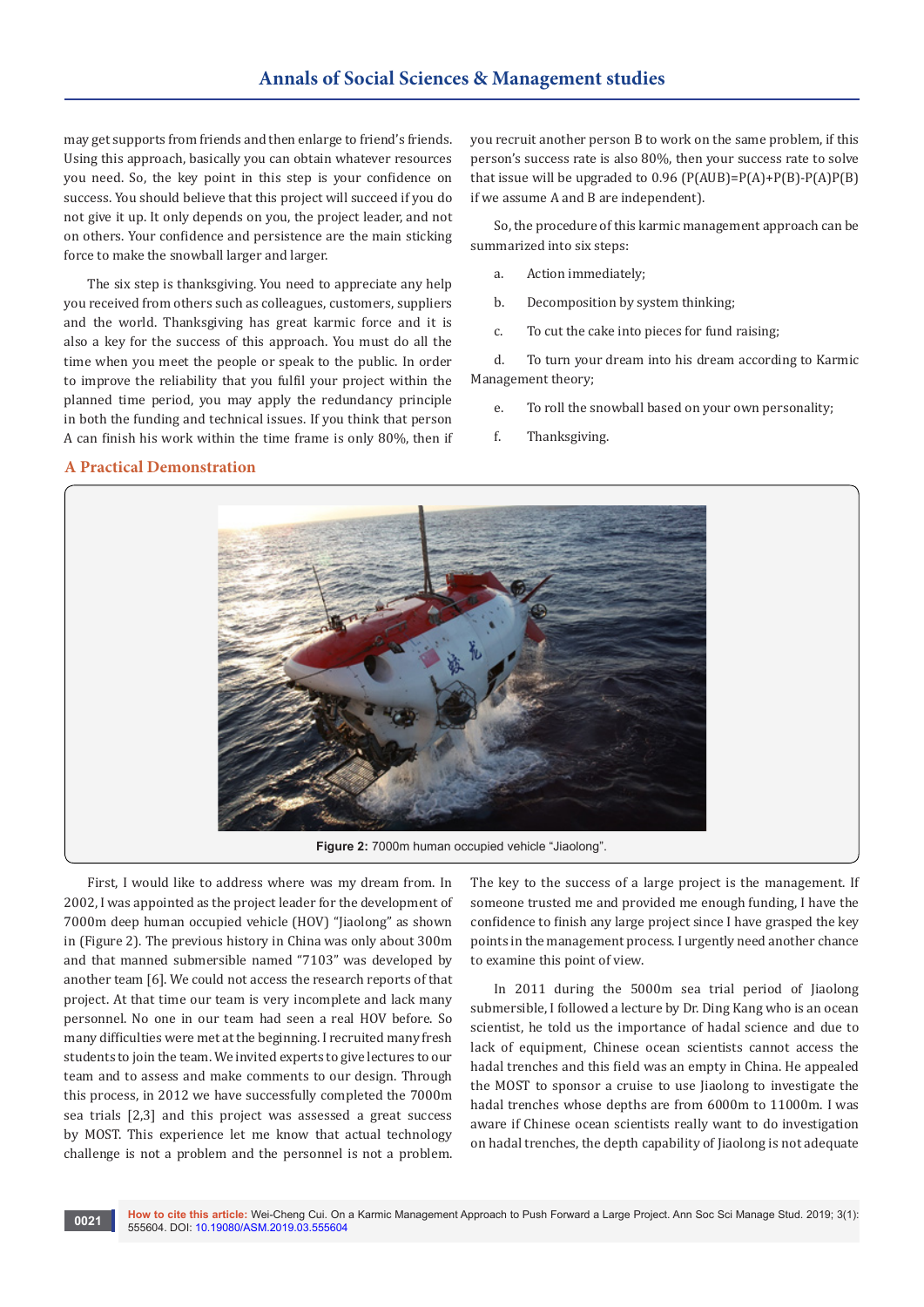and we need to develop immediately the manned/unmanned submersibles for full ocean depth (FOD).

Secondly, I was aware that the MOST will not start the FOD submersibles because they have already funded the 4500m class submersibles (one AUV, one ROV and one HOV). The FOD submersibles need to be started after we finished the 4500m class submersibles. I was the project leader of 4500m HOV. It is clear to me that at least another 5 years are needed to complete the 4500m HOV project.

Thirdly, the main reason we decided the target of 7000m for Jiaolong was that we wanted to be the No.1 in the world since in 2002 the deepest HOV was Shinkin6500 which is of 6500m depth. However, in 2012 just before our 7000m sea trials, movie director James Cameron took his privately built one-man submersible 10,898 m down to the Challenger Deep in the Pacific Ocean's Mariana Trench (http:// www. deepseachallenge.com/). There are several organizations also working on the development of three-person operational manned submersibles. It was told that Japan started the consideration to develop Shinkai12000. In the United States, Taylor and Lawson [7] presented their research on the development of the three-person operational FOD HOV "Deep search" and the Triton company has presented a similar conceptual design "Triton 36000/3" on their website. So, the competition was quite intensive then and if we do not act quickly, we will lose that competition.

However, it was obvious if I stay in my original organization, I cannot do it immediately since all the team has to do the development of 4500m HOV. Based on my analysis, if I resign and recommend one of my colleagues to be the project leader, he is also capable enough to lead that project. So, I seriously consider the success rate if I resign from this post and seek the support of another organization to start the development of FOD HOV immediately after I finish the Jiaolong project. Based on the analysis of my own resources I think it is more than 70%. So, I decided to take the risk to do it.



**Figure 3:** A simple illustration of the basic components for the movable laboratory for hadal trenches.

The first step was to seek the support from my family. I was fully aware that my wife will be strongly against this "crazy" idea since in my previous research center, I was the deputy director and I oversaw the deepsea research field. After the success of Jiaolong project, this field will be full of projects and I do not need to worry about anything. I will have a lot of honors due to my contribution to the Jiaolong project. So, I started to seek the support from my

son who was a 15 years old boy. One night just before I was on board the ship to do the 7000m sea trials for Jiaolong. I had a serious talk to my son. I told him after the success of the 7000m sea trials of Jiaolong, I had two options, one is to stay in the original organization to oversee the development of 4500m HOV and the other is to seek the support from another organization to do the 11000m HOV. I know your mum will be against my second option,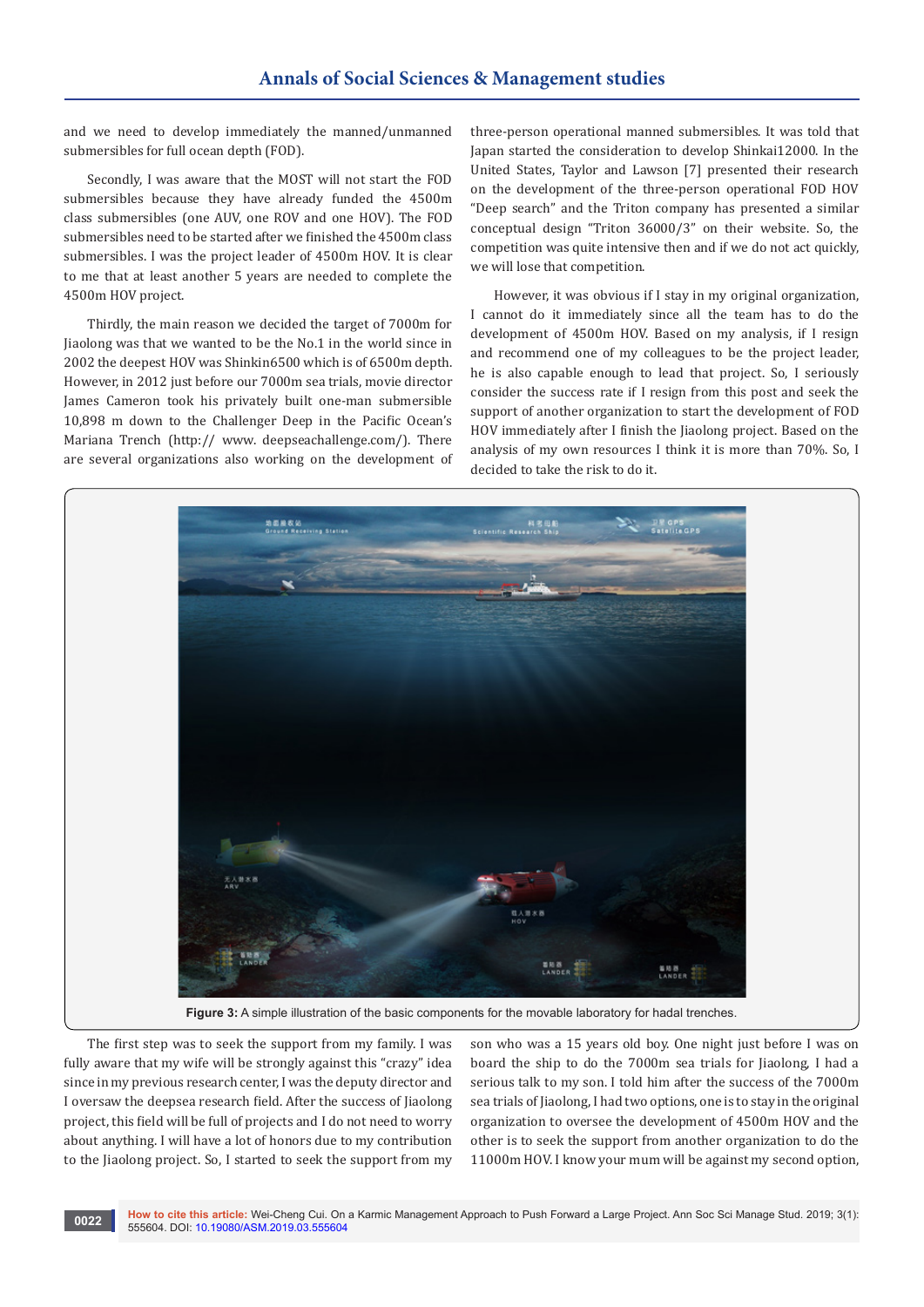if you are against it, I will give it up. After a while of thinking, my son told me he will support me if I do not do any bad things to the society. With his support, I know I can choose the second option now since I have two votes against one.

I drafted my resignation report during the period of 7000m sea trials and submitted immediately after we finished the sea trials. After the resignation of the deputy director was approved, I contacted four potential universities and finally decided to join Shanghai Ocean University (SHOU) to set up a new research center called Hadal Science and Technology Research Center (HAST) with a focus on the development of a movable laboratory for hadal trenches.

The second step is to figure out the project target and estimate how much money and personnel to be needed for completing it. Although my actual interest is the development of FOD HOV, and this is NO. 1 stuff in the world. However, for the use by scientists, it should be a complete system.

A manned submersible poses a risk for those in the vehicle. In deciding whether Jiaolong should carry out manned sea trials, some administrative officers in charge of the Jiaolong project were against it because there were no rescue facilities in China at that time. So, an unmanned submersible was required before the manned submersible. Both manned and unmanned submersibles cannot work very long time on the bottom of the ocean, but landers can be left on the bottom for longer periods. For all those facilities to work, a dedicated mothership is necessary. Thus, although our initial target was to develop a FOD HOV, the final design of the new project ultimately included three landers (light-, mediumand heavy- payload), one FOD unmanned submersible (hybrid autonomous and remotely operated vehicle (ARV), one FOD HOV

and a dedicated mothership of 4800-ton displacement. I call the whole system as a movable laboratory for hadal trenches (Figure 3). The basic rationale and concepts for the comprehensive investigation system and the preliminary designs of FOD landers, ARV and HOV have been described in Cui et al. [8].

The benefits of the movable laboratory can be summarized as follows. As is well-known, the highest cost for the use of submersibles is the ship time. The movable laboratory can produce an optimal economic performance because researchers can carry out an ocean survey with the mothership no matter day or night. When the movable laboratory arrives to a new area, the ARV will carry out a wide area exploration first to determine the focused research area and the basic marine parameters of the area. Then three baited landers will be deployed to collect fish and other fauna samples, to take water and sediment samples or to capture pictures via video cameras.

Finally, the HOV will be sent down to complete the fine and complex operations and sampling using manipulators. During the day, the landers, ARV and HOV can work collaboratively. At night, the landers and ARV can still be used for the sea floor survey. From the technical development point of view, this can greatly reduce the risk of HOV development and application. This is due to the following two factors. (1) Both landers and the ARV can be regarded as the test platforms for some key technologies of the HOV except for their independent functions since most of the equipment used in landers and the ARV are used in the HOV. (2) During the sea trials and its future applications of the HOV, the ARV can be used as a rescue means or a test recording means which can video the navigational and operational performances of the HOV near the sea bottom.



I planned to spend 10 years (2013-2023) just before my retirement to finish the project. The concept is very attractive, but it needs a lot of money. So now I come to the third step. I cut the funding cake into small pieces as shown in (Figure 4) and figure

out which piece suits which potential funding resource. There are six things I need to do to finish the project. The first is to recruit the team members. I am fully aware that with the university salary level of SHOU, I cannot recruit the personnel I need. So, I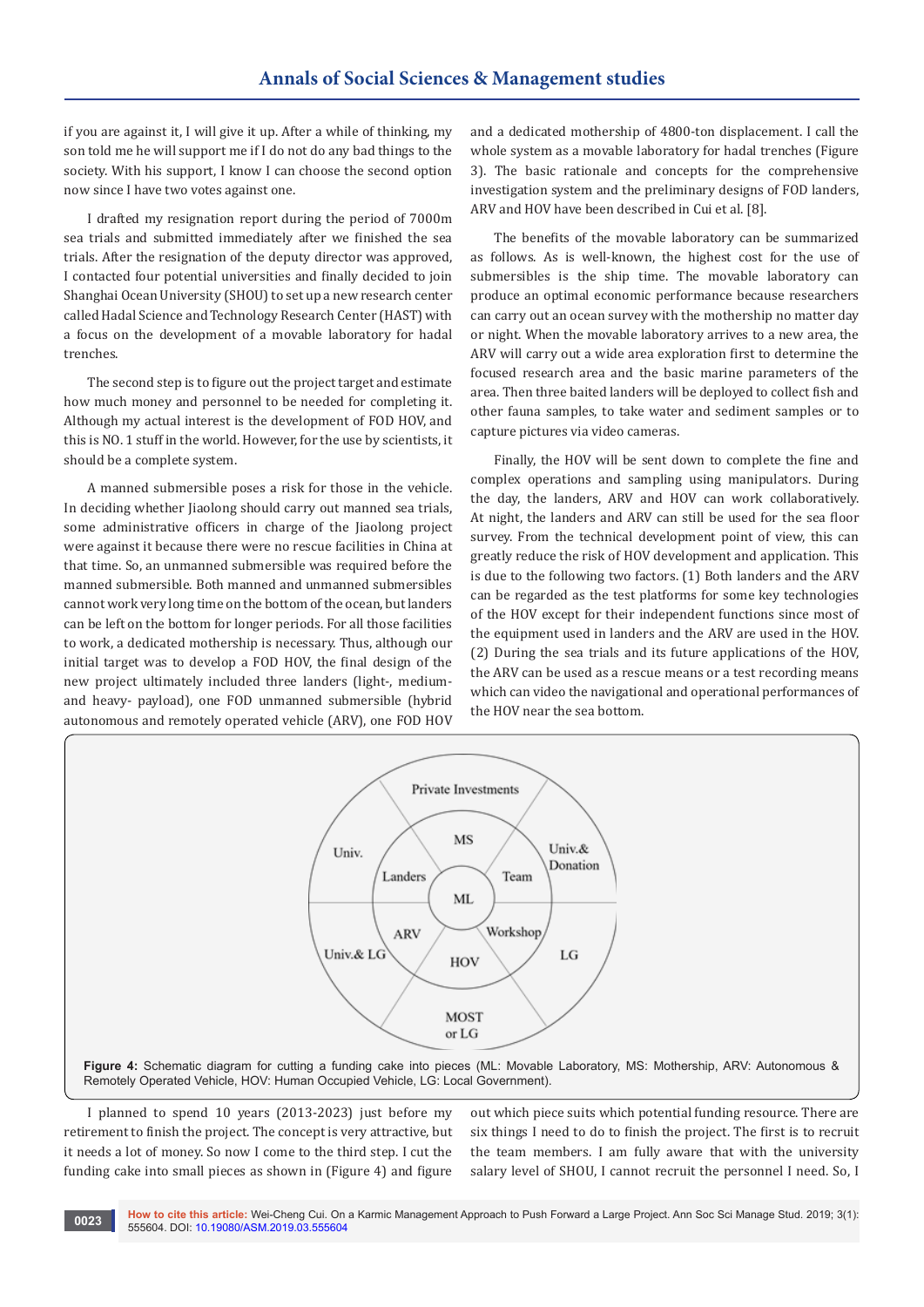persuaded my son and my wife first to take out all our saving in the past which is 2 M RMB, then I wrote to one of my classmates who was a millionaire to ask whether he could make some donation and he promised to donate the same amount as me. Then I speak to my sister who also owned a small company and she promised to donate 1 M. My two brothers also made some donations based on their economic conditions.

So, before I formally joined SHOU, I have already got more than 5 M RMB which is enough for me to apply for a formal foundation and can support my team for a couple of years as a supplement of extra salary. With this condition, I only spent about two months to finish the recruit with initial 10 members. Our team started the design of the 11000m HOV. After another two months we have finished the preliminary conceptual design of the HOV and identified all the key technologies we need to solve in order to develop the FOD HOV. Then I broke the team into two, one is to develop three FOD landers and the other is to develop FOD ARV. SHOU together with the local government provided the funding to

buy the equipment. After that I started to seek the funding for the mothership. Here I applied the Karmic Management theory [4].

Instead of asking someone for help, I published an article in September 18, 2013 in Wenhui Daily and said if someone has the ship, I can give him my three landers and one ARV. Many private businessmen came to me to inquire what is the condition to have my landers and ARV. After I contacted them and discussed with them, one businessman (Mr. L) realized what I need is a new ship and no existing ship can meet my requirement for the HOV operation. He could make the investment if I can persuade the university president to pay 30%. I spoke to the university president and he told me that the University do not have such an amount of money. Then I went for another friend (Mr. W) to ask him for cooperation. Mr. W did his Ph.D. with me in the same group in University of Bristol at the same time and after that he worked in foreign companies while I worked in research institute. He owned a small company at that time.



The challenging question I asked him is whether he has earned enough money to support his family after twenty year's hard work. He was certainly yes as far as I knew. So, I asked him the second question whether he could cooperate with me for another ten years and if we finish the project I figured out, we could be national heroes since I received a title of this from the Jiaolong's project. He was very interested to this venture and got full support from his family. So, he registered the Shanghai Rainbowfish Ocean Technology Co. Ltd (ROFT) and signed a strategic cooperation agreement with SHOU to jointly develop the movable laboratory. I know he himself do not have such an amount of money for the mothership. I just asked him to sign the contract with the main investor, Mr. L. L paid 70% and we paid the 30%. After we signed the contract, then we divided our amount of 30% into 10 pieces, we ask 10 friends of ours to buy our share, so through that method, we spent about 4 months to get enough funding and Mr.

L was responsible for the design and construction of the specific mothership. The specific mothership named "Zhang Jian" shown in (Figure 5) was put into service in July 2016. The lucky enough thing is that another institute can supply all the ship equipment with a later payment, so we used the saved money to build another small research vessel "Shen Kuo" shown in (Figure 6). Mr L registered another company to operate these two research vessels.

As my design team's work is going, the next task is to have a building for the assembly. If using the traditional approach, many years may be needed to get funding for constructing a specific building in the campus. Furthermore, due to the move of the campus, SHOU owed bank a big loan and the university was not allowed to construct any new buildings before they paid back the loan. So, I turned my eyesight to the local government. In order to attract the investment, many local governments can build the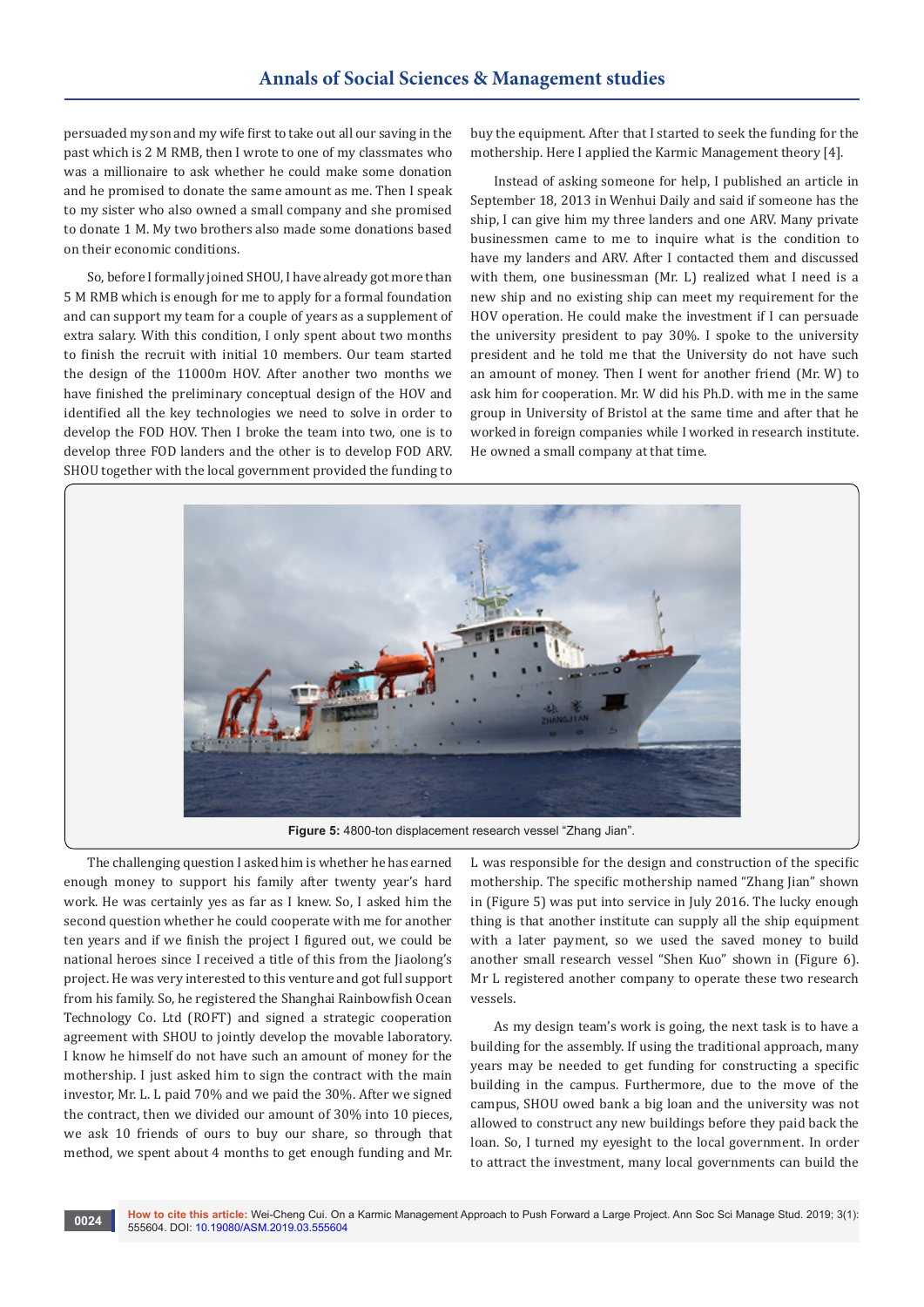workshop and rend it to the enterprise. The Lingang High-tech Park was just on the design stage when I promised to join them, they were willing to make a specific design for my workshop.

The building named "Shutong Building" shown in (Figure 7) was handed to us for use in January 2016.



**Figure 6:** 2200-ton displacement SWATH type research vessel "Shen Kuo".



**Figure 7:** "Shutong building" for the assembly of submersibles. Its total space is 2600 m2, it has a crane with a capacity of 30 tons, a small open water tank with a size of 20m (length)×10m (width)×7m (depth) and four pressure chambers whose maximum test pressure from 140 MPa to 180 MPa.

The FOD HOV is left for support from MOST. We finished the prototype of a FOD lander and ARV in September and had a 4000m class sea trials in October 2015. This success and fast speed showed by this novel approach won some support from Department of Science and Technology of Shanghai Municipal government. They

sponsored two projects to let our team to continue the work. In December 2016 to Feb 2017, we finished three landers and ARV and had another cruise to the Marina trench for 11000m sea trials and New Britain trench for scientific investigation. Three landers have successfully reached the Challenger Deep while ARV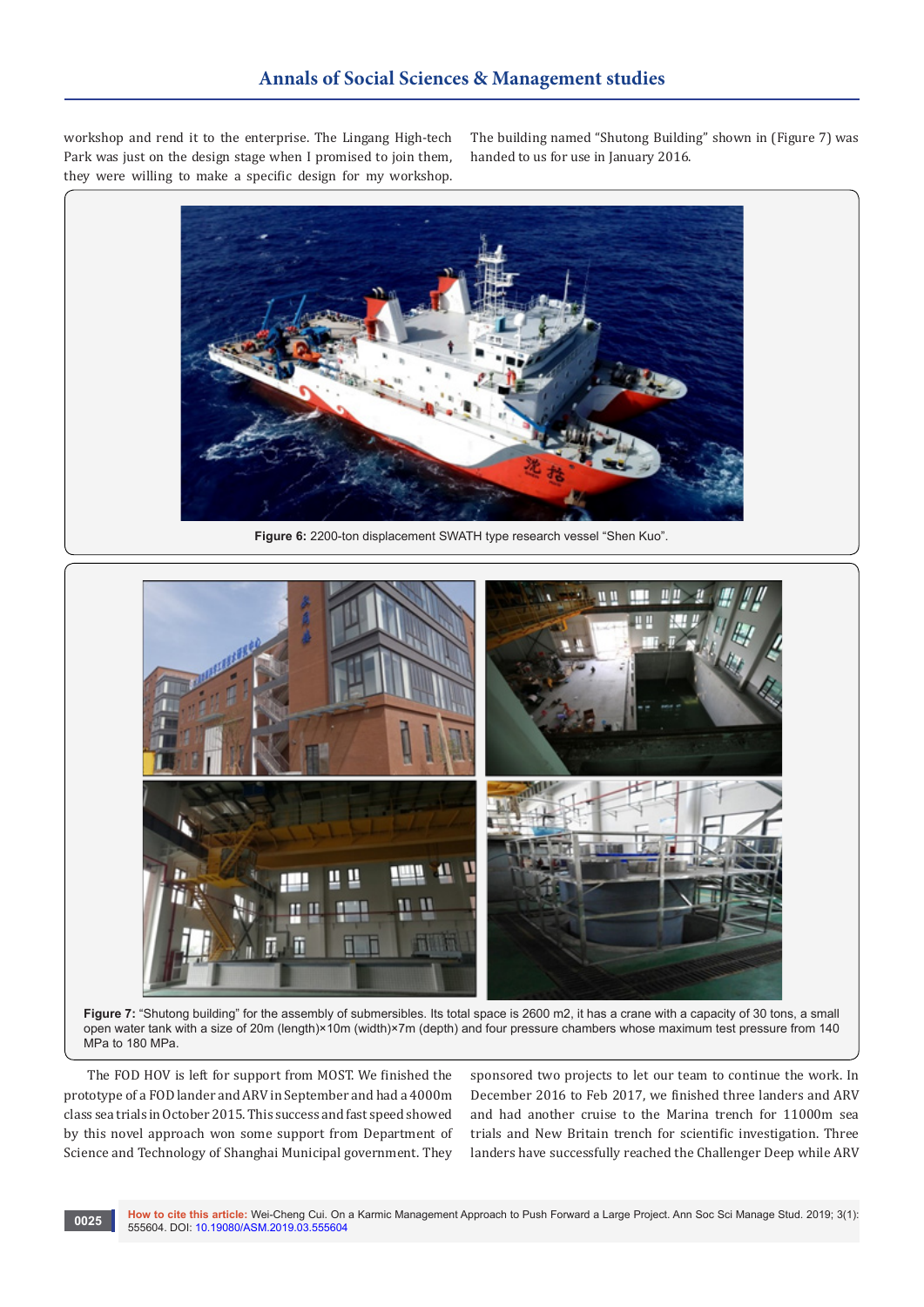met some problem and stopped in 6300m. (Figure 8) showed the first phase of the movable laboratory finished in Dec 2016. The main reason why ARV did not reach the Challenger Deep was not due to the technical difficulty but the worldview and the trust between persons. For my team to focus on the research I gave up my potential share in Rainbowfish company and I also did not

allow my team members to own any share from the Rainbowfish company. This is certainly different from governmental policy. As ROFT developed very quickly under the leadership of Mr. W, the project leader for ARV felt unhappy and he thought I might play a deceit to our team members with Mr. W.



**Figure 8:** The first phase of the movable laboratory completed in Dec.2016 (three FOD landers and one FOD ARV prototype).

Another thing was that although my initial intention was to have my previous organization in cooperation with SHOU to speed up the development process of the FOD HOV. However, my resignation made the leadership unhappy and we became the competitors afterwards. In 2016 March, MOST had really sponsored the FOD HOV project and my team lost the competition to my previous organization. This made quite some of my team members losing the confidence to continue the development of FOD HOV.

With these two factors, after the success of 4000m sea trials, the ARV project leader spent some time secretly to cooperate with another person to start their own company. Since he spent quite some time in his private business, and this also affected the other members. So, the laboratory tests in 2016 for ARV were inadequate for the 11000m sea trials and this led directly to the failure. After the cruise, he was left the team due to the difference in the worldview.

Due to the loss of the competition, Shanghai Municipal government also stopped their support after 2017. It was very easy for me to stop the project. After discussing with the leaders of SHOU and Mr. W of ROFT, we decided to continue the project by applying the principle of rolling a snowball. We can seek

the support from other local governments such as neibouring Zhejiang Province or Shenzhen. In order to attract their attention, we need to speak an even bigger story. So, since March 2017, I let my team working on the design of FOD HOV while Mr. W and me were contacting other potential funding resources with the new target of one practical 11000m ARV, a 6000m HOV, a 11000m HOV and several tourist submersibles.

Since January 2018, we let our original team in HAST working on the 11000m ARV project, formed another team within ROFT to carry out the design of 6000m HOV and we also successfully persuaded Mr. C to join the ROFT in charge of the capital operation and preparing RFOT for share market. Mr. W successfully expanded his company to Zhoushan, Zhejiang province. I was successfully persuaded Westlake University to support this project. So now our current plan is to finish the development of 11000m ARV and 6000m HOV in 2020 and 11000m HOV in 2023. Under the background of Yangtze River Delta Integration, we can apply for funding both from Shanghai municipal government and Zhejiang provincial government, RFOT has a much better condition to attract the private investment compared with its initial period, I am very confident that we can fulfil our target. Of course, during the management process, I also applied the thanksgiving principle